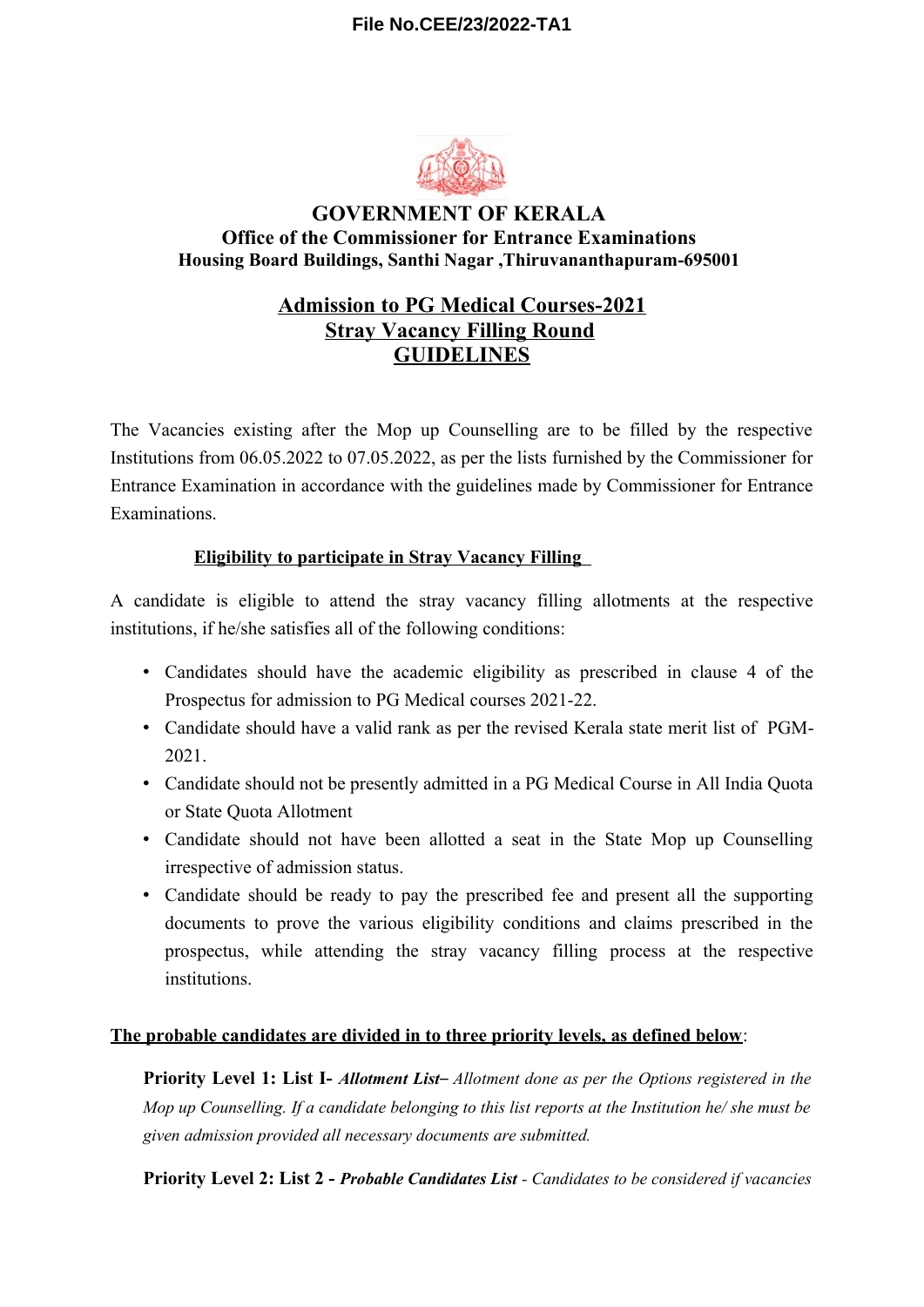*exist after the first list is exhausted. The candidates in list 1 are also are included based on other options registered in Mop up counselling*.

**Priority Level 3: List 3 -** *Eligible candidate List- If vacancies exist even after the first two lists are exhausted, any candidate satisfying the eligibility conditions stated at the top of this page may be considered for admitting to the remaining stray vacancies. In the case of vacancies for which sufficient number of probable candidates are not provided in lists 1 or 2 above, because of lack of registered options from the candidates eligible to take part in the institutionslevel stray vacancy allotment, the concerned institutions can straight away consider candidates included in this list at this level of priority.* 

**Stray Vacancy Filling to Service Quota seats:** The allotment to Service Quota should be based on the rank in the Service Quota rank list published by CEE and also on the basis of eligibility conditions for Service quota seats laid down in the Prospectus.

*Reporting Period: Eligible candidates should report before the concerned College authority with all the documents including TC in original, and the fee should be paid to the college before the end of reporting period. The reporting period is from 06/5/2022 to 07/5/2022, 02.00 PM based on which the allotment will be done by the College before 4.00 PM of 07/5/2022.*

#### **Guidelines for Allotment (** *to be followed by the Colleges and candidates* **)**

- 1. Stray vacancy filling **should not be on First-Come, First-Served basis**.
- 2. Eligible candidates can report before the concerned College authority with all the required documents in original including Transfer Certificate. All the documents listed in the prospectus, as the documents to be submitted to the College authority for taking admission, should be submitted to the concerned College authority before the end of the reporting period.
- 3. No actual seat allocation should be done before the end of reporting period, and the admission finalization should be done in rank order only, from the candidates reported before the college authority satisfying the conditions in the previous Para. Admission finalization should be done only **after the reporting period ends**. If any fee is collected from candidates who are not finally admitted, this should be promptly refunded.
- 4. Admission to any category seats should be made from the candidates belonging to the respective categories only. However, in the event of not enough candidates reporting even after the first half of the reporting period elapses, the college authority can convert the category seat to another eligible category as per the prospectus condition. That is, for all the eligible candidates, the reporting period will end at 2.00 PM on 07.05.2022 irrespective of category conversion or not.